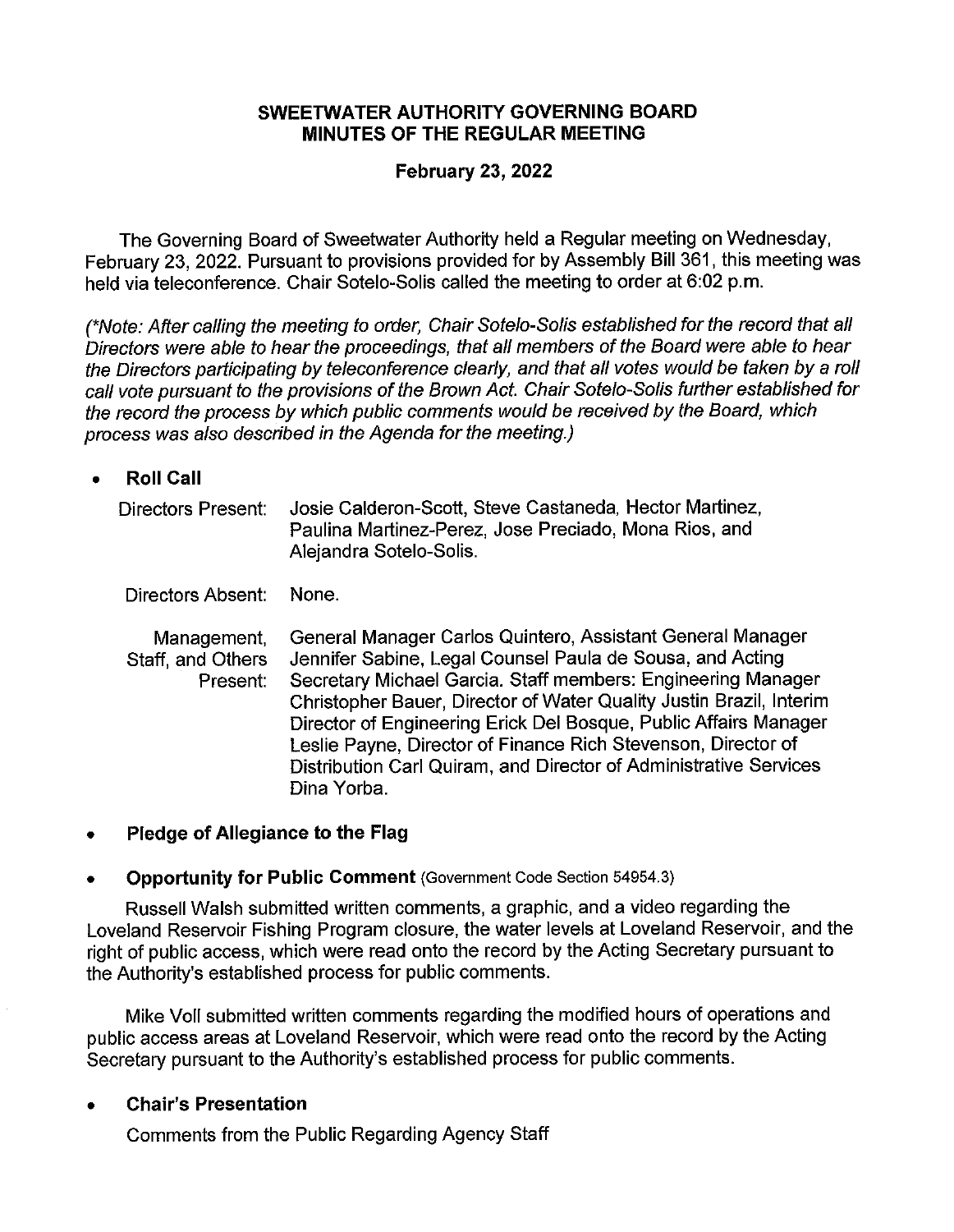# **ACTION CALENDAR AGENDA**

- 1. Items to be Added, Withdrawn, or Reordered on the Agenda There was none.
- 2. Approval of Minutes Regular Board Meeting of February 9, 2022

**Director Preciado made a motion, seconded by Director Martinez-Perez,** that the Governing Board approve the minutes of the Regular Board meeting of February 9, 2022. **The motion carried unanimously.** 

### **Consent Calendar Items**

**Director Castaneda recused himself from consideration of Agenda Item 4 (approval of San Diego Gas & Electric Demands and Warrants - check numbers 157266 and 157303) due to his contract with Sempra Energy, parent company of SDG&E, which Director Castaneda disclosed on the record.** 

Director Castaneda pulled Item 6 for discussion.

**Director Preciado made a motion, seconded by Director Rios,** that the Governing Board approve the consent calendar items 3 through 5, and 7 through 10. **The motion carried unanimously.** 

- 3. Findings to Continue Holding Remote/Teleconference Meetings Pursuant to Assembly Bill 361 Recommendation: Make the following findings: 1) The Governor-declared COVID-19 State of Emergency remains in effect and the Board has reconsidered the circumstances of the COVID-19 State of Emergency; 2) State or local officials continue to impose or recommend measures to promote social distancing; and 3) For the next thirty (30) days, the meetings of the Board, its committees, and any other Authority legislative bodies including the Citizens Advisory Committee, shall be held pursuant to the provisions of Government Code section 54953(e), allowing legislative body members and members of the public to participate in meetings remotely in accordance with that section.
- 4. Approval of San Diego Gas & Electric Demands and Warrants January 2022
- 5. Approval of Demands and Warrants (excludes the San Diego Gas & Electric Demands and Warrants) - January 2022
- 7. Development Services Summary (Information Item) (Engineering, Capital, and Development Services Committee Meeting of 2/14/22) Recommendation: No action was required by the Governing Board.
- 8. Consideration to Award a Contract to C&SS for the Pallet Rack System Fabrication and Installation at Operations Center (Water Quality and Distribution Committee Meeting of 2/16/22)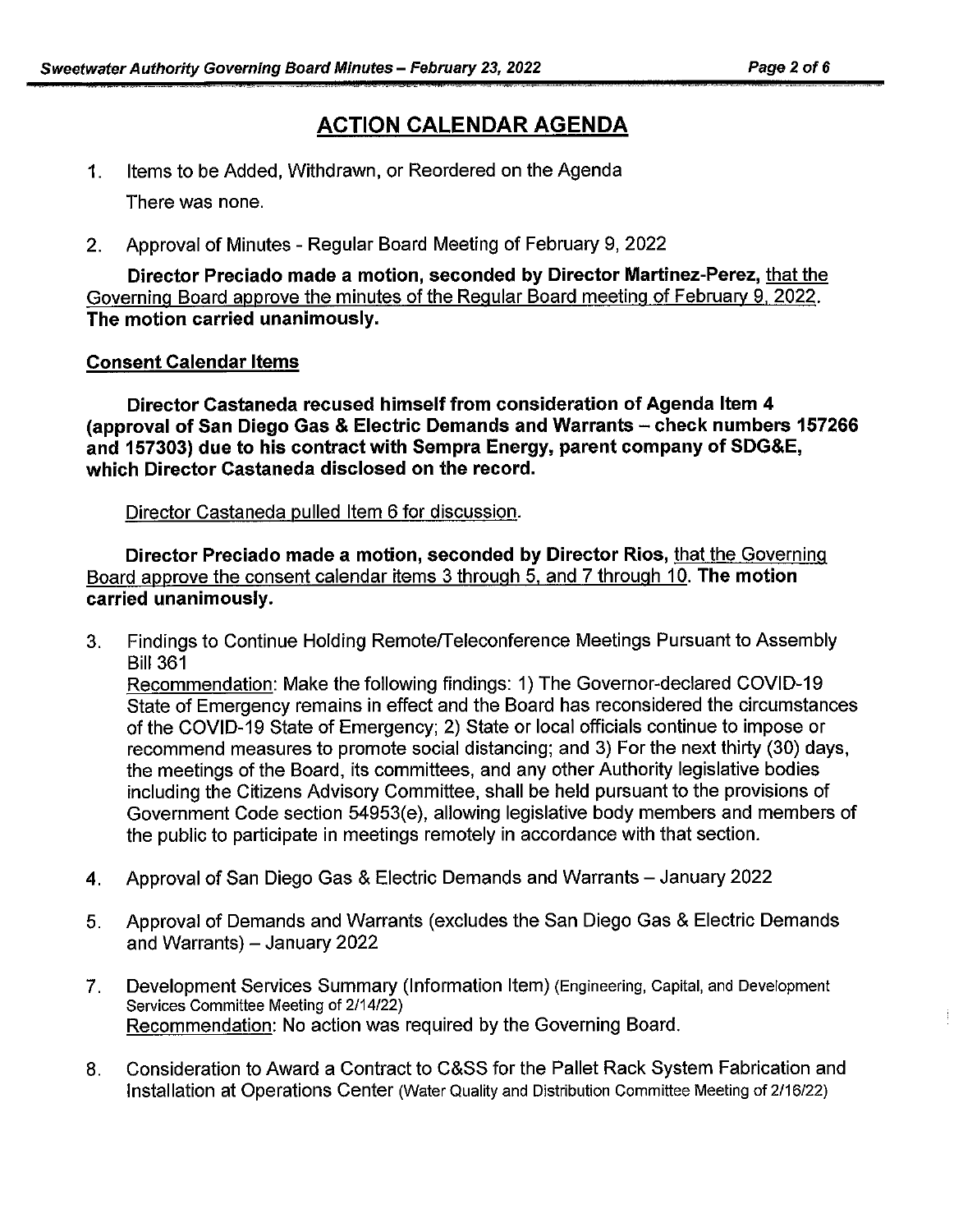Recommendation: Award a contract to C&SS, San Diego, CA, in the amount of \$28,472.67 for the pallet rack system fabrication and installation at the Operations Center.

- 9. Consideration to Authorize the Purchase of Four (4) Ford F-150 Lightning Trucks from National Auto Fleet Group (Water Quality and Distribution Committee Meeting of 2/16/22) Recommendation: Authorize staff to purchase four (4) F-150 Lightning trucks from National Auto Fleet Group, Watsonville, CA in the amount of \$191,887.41 from the Vehicle Replacement Fund.
- 10. Consideration to Award a Contract to Hudson Safe-T-Lite for Traffic Control Services (Water Quality and Distribution Committee Meeting of 2/16/22) Recommendation: Award a contract to the lowest responsive bidder, Hudson Safe-T-Lite of El Cajon, CA, for Traffic Control Services for a two (2) year period with three (3) 12 month renewal options at the discretion of the General Manager for a 5-year not-toexceed price of \$223,365.10.

# **ITEMS PULLED FROM CONSENT CALENDAR**

6. Consideration of Proposal for Comprehensive Assessment of Sweetwater Dam (Engineering, Capital, and Development Services Committee Meeting of 2/14/22) Recommendation: Select GEi Consultants, Inc. to perform the comprehensive assessment of Sweetwater Dam for a not to exceed amount of \$753,800 in accordance with Tasks  $1 - 8$  of its proposal dated January 27, 2022; and direct staff to submit a work plan and schedule to the Department of Water Resources, Division of Safety of Dams by May 31, 2022.

**Director Castaneda made a motion, seconded by Director Calderon-Scott,** that the Governing Board select GEi Consultants, Inc. to perform the comprehensive assessment of Sweetwater Dam for a not-to-exceed amount of  $$753,800$  in accordance with Tasks 1 - 8 of its proposal dated January 27. 2022; direct staff to submit a work plan and schedule to the Department of Water Resources. Division of Safety of Dams by May 31. 2022: and refer discussion of the applicability of value engineering for the Comprehensive Assessment of Sweetwater Dam to the Engineering, Capital, and Development Services Committee. **The motion carried unanimously.** 

## **Action and Discussion Items**

11. Update on Distribution Maintenance Activities - Flushing Dead-end Pipelines (Information Item) (Water Quality and Distribution Committee Meeting of 2/16/22) Recommendation: No action is required by the Governing Board.

No action was required by the Governing Board.

12. Old and Unfinished Business

A. Consideration to Approve the Draft 2022 Strategic Plan

Russell Walsh submitted written comments regarding Objective CS8, and the inclusion of recreational opportunities around the Authority's reservoirs as noted in the Strategic Plan,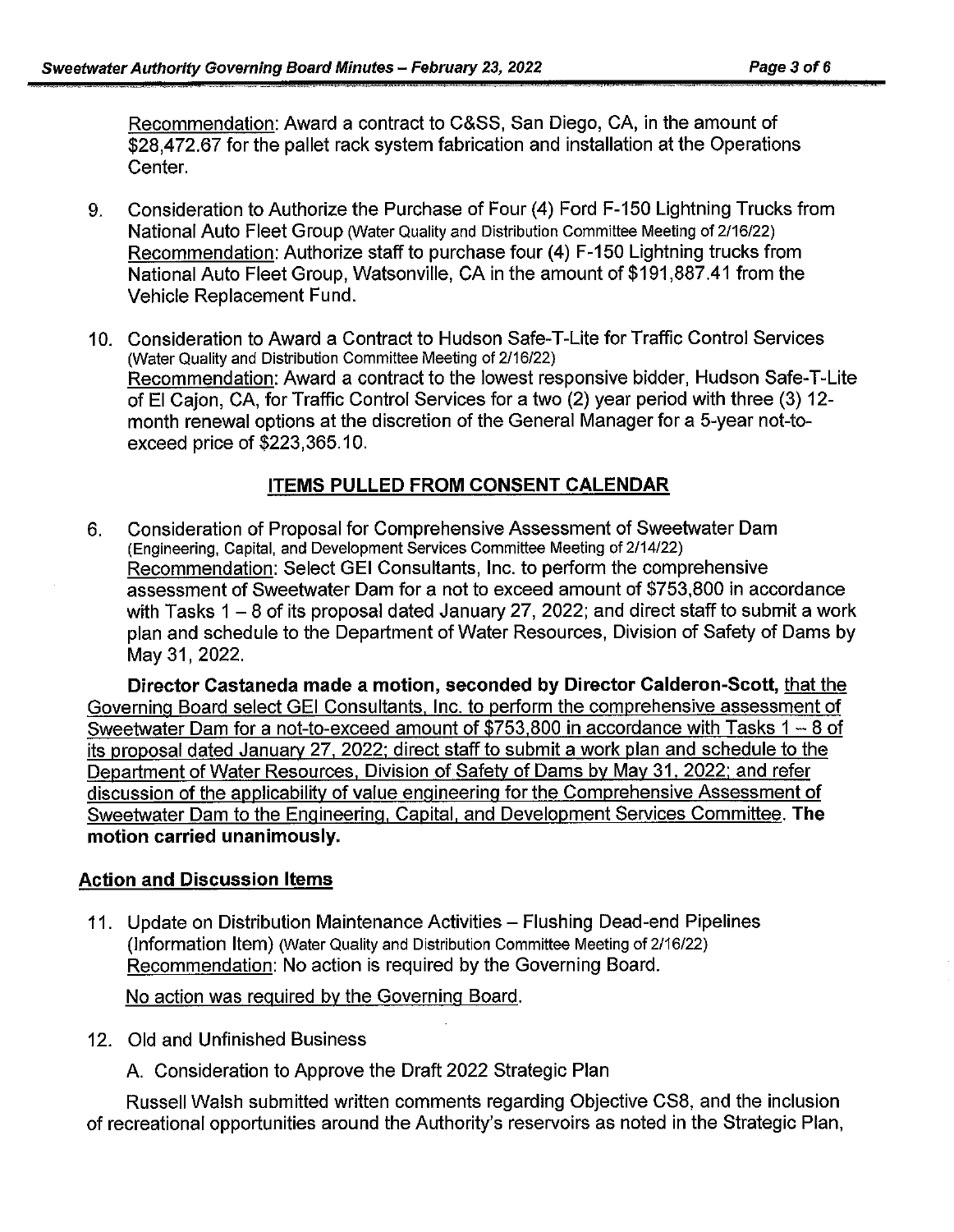which were read onto the record by the Acting Secretary pursuant to the Authority's established process for public comments.

**Director Preciado made a motion, seconded by Director Rios,** that the Governing Board approve the 2022 Strategic Plan as presented. **The motion carried unanimously.** 

B. Consideration to Approve the Plan for Well Site Beautification of Various Authority **Facilities** 

**Director Rios made a motion, seconded by Director Preciado,** that the Governing Board approve the Well Site Beautification Plan as presented. **The motion carried unanimously.** 

- 13. Approval of Directors' Attendance at Meetings and Future Agenda Items
	- A. Per diem approval for Director Martinez's participation in the South County Economic Development Council's Water Day! Elected Officials Webinar Series - February 17, 2022
	- B. Per diem approval for Directors who wish to attend the ACWA 2022 Spring Conference, Sacramento, CA - May 3-5, 2022

**Director Castaneda made a motion, seconded by Director Martinez-Perez,** that the Governing Board approve per diem for items 13.A. and 13.B. **The motion carried unanimously.** 

# **REPORTS AND INFORMATIONAL ITEMS**

- 14. COVID-19 Pandemic Delayed Revenue Balance Dashboard
- 15. Committee Minutes
- 16. Committee Look Ahead
	- Engineering, Capital, and Development Services Committee Six-Month Look Ahead FY 2021-22 Q3 & Q4 (Information Item) (Engineering, Capital, and Development Services Committee Meeting of 2/14/22) Recommendation: No action is required by the Governing Board.
	- Water Quality and Distribution Committee Six-Month Look Ahead FY 2021-22 Q3 & Q4 (Water Quality and Distribution Committee Meeting of 2/14/22) Recommendation: No action is required by the Governing Board.
- 17. Financial Reports January 2022
- 18. Revised Quarterly Report of Directors' Expenses Second Quarter FY 2021-22
- 19. Report of Management

General Manager Quintero reported on:

- The future publishing of Board and Committee meeting videos to the Authority's website in the coming weeks.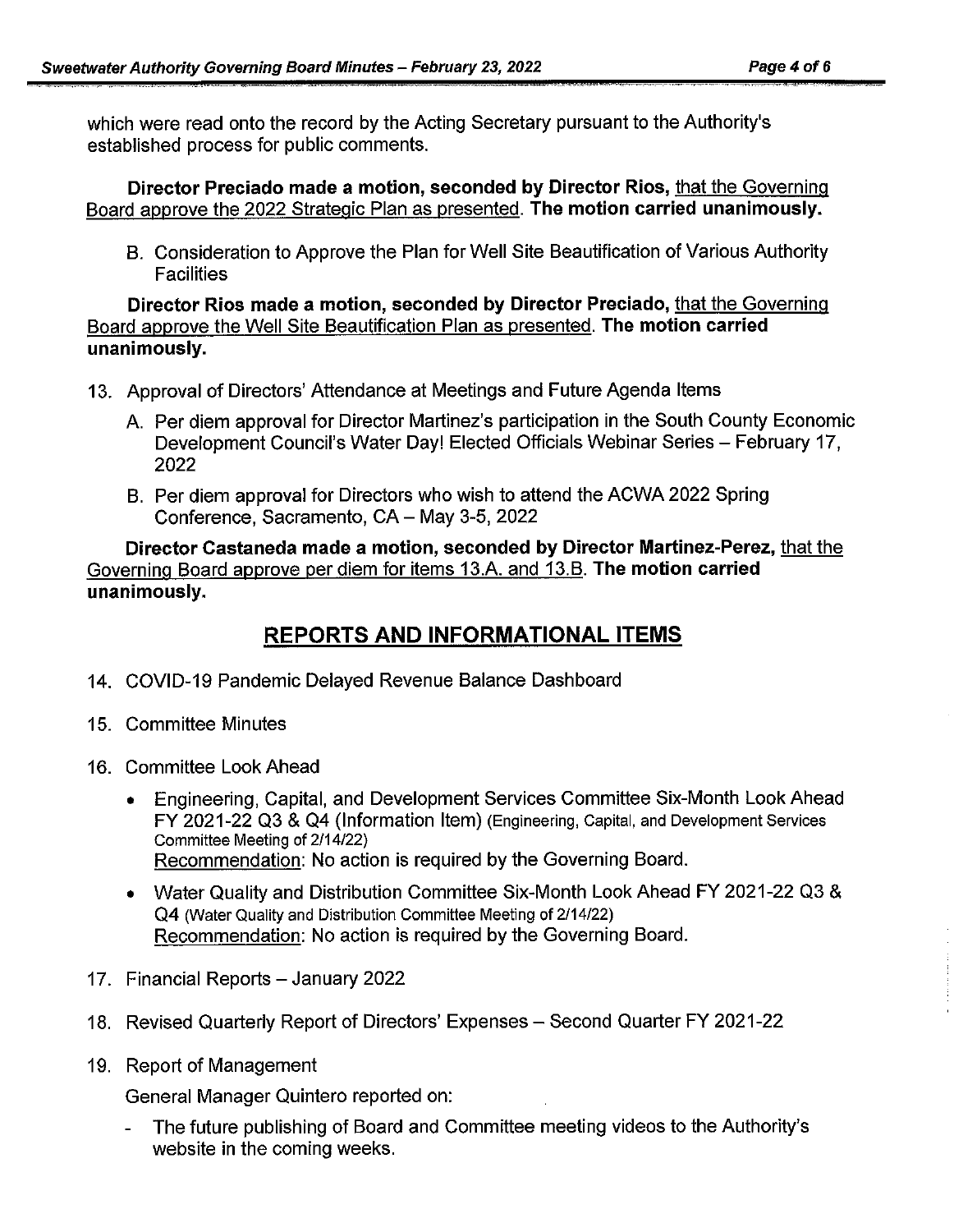20. Report of Representatives to the San Diego County Water Authority (SDCWA)

Director Rios reported on the January 27th meeting of the SDCWA, including the lengthy discussion of increasing Project Labor Agreements in SDCWA capital improvement projects, which the SDCWA Board supported; and SDCWA committee items were also presented including service contracts, budget policy, and rate design and development.

Director Preciado reported that the SDCWA Water Planning and Environmental Committee will review a \$2.8 million contract to develop the 2023 Water Facilities Master Plan and the high interest by local agencies; review of the State's development of long-term water efficiency targets; presentation on current drought conditions and the Colorado River water availability; a closed session update on litigation with Metropolitan Water District; an update on the MWD Demand Management Cost Recovery business plan; and the selection of a new General Counsel.

- 21. Reports by Directors on Events Attended
	- A. San Diego Chapter California Special Districts Association Quarterly Meeting February 17, 2022

Director Martinez provided a report.

B. Other Events Attended

There was none.

22. Directors' Comments

There were none.

## **CLOSED SESSION**

At 7:09 p.m. the Board convened in closed session for:

- A. Conference with Legal Counsel Anticipated Litigation Significant exposure to litigation pursuant to Government Code Section 54956.9 (d)(2): One case
- B. Public Employee Performance Evaluation pursuant to Government Code Section 54957:

Title: General Manager

There was no need for closed session on the following item:

C. Conference with Legal Counsel - Existing Litigation pursuant to Government Code Section 54956.9 (d)(1):

United States, et al. ex rel John Hendrix v. J-M Manufacturing Company Inc., and Formosa Plastics Corporation, U.S.A., Case No. ED CV06-00055-GW

There were no minutes taken, and the session was not audio-recorded.